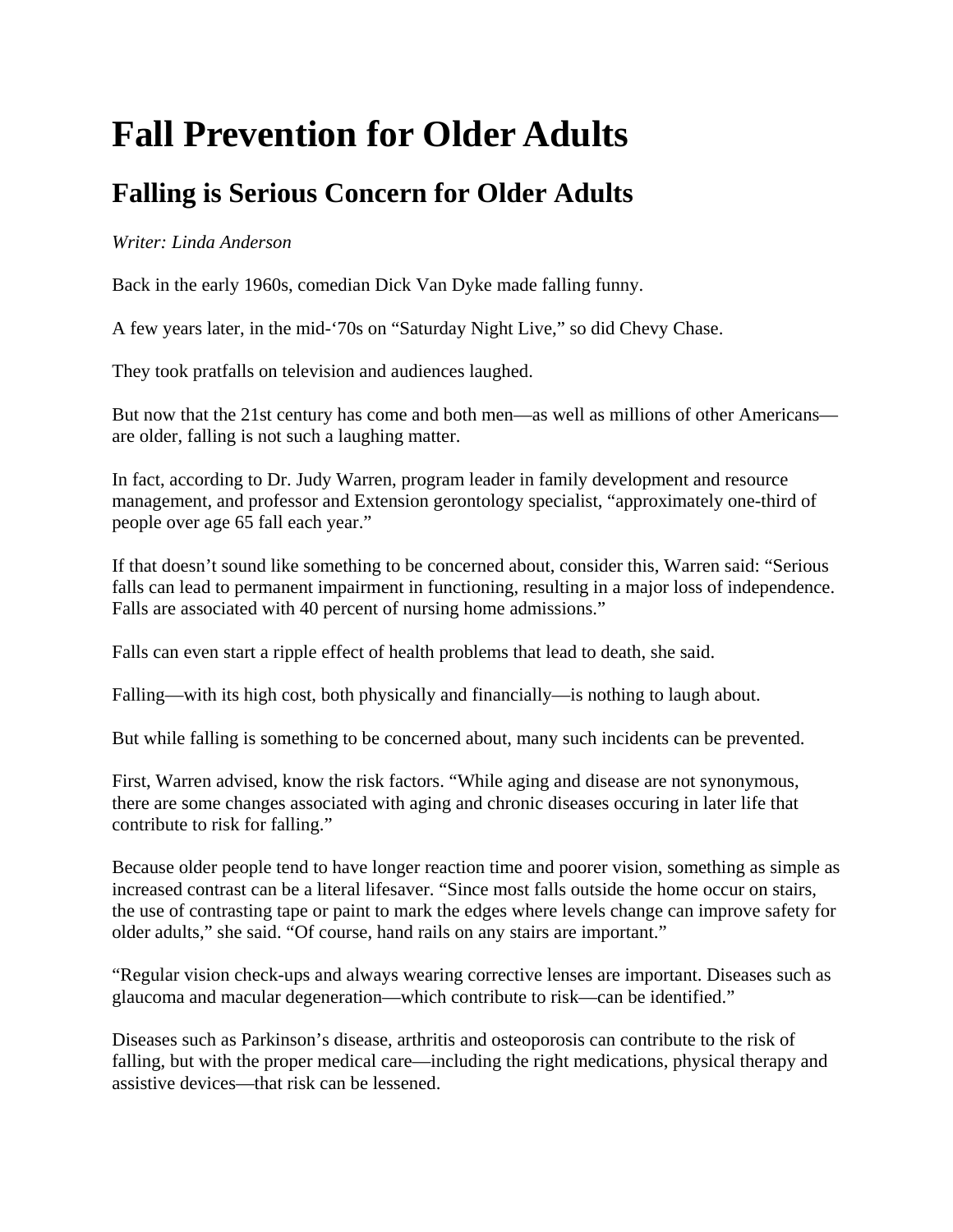Other conditions may contribute to the risk of falling, including loss of muscle strength and flexibility, balance disorders, multiple medications, orthostatic hypotension (a drop in blood pressure upon standing), stroke and a history of falling. Risk associated with these conditions may be decreased through proper assessment and treatment by health care professionals including geriatricians, balance disorder specialists and physical therapists.

"Multiple medications require physician and pharmacist review to uncover side effects, such as dizziness, unsteadiness, confusion, blurred vision, drowsiness, slowed reactions and fatigue, and to evaluate alternative medications or modify doses to reduce fall risk," Warren said.

Some risk factors can be easily eliminated with a little knowledge about the condition. "Because orthostatic hypotension creates dizziness and unsteadiness, a person experiencing this condition will need to sit after lying and to rise slowly before walking," Warren said.

Decreased physical strength need not be a function of age, she said, although many older people do experience it. If they are otherwise in good health, older adults can increase their physical strength—and lessen their risk of falling—through a program of increased physical activity that might include walking, dancing, weight training, Tai Chi, stretching, and yoga.

"Tai Chi, a form of Eastern 'movement sequences' is quite effective in improving balance in older adults," Warren said.

Because so many falls occur at home or the home community, learning about high-risk locations and correcting those risk factors will help. For example:

- Add more lighting to the home and outside for improved vision. Older adults need three times the light as younger adults to distinguish objects: three 100 watt lights are better than one 300 watt bulb.
- Use night lights in the bedroom, bathroom and hall.
- Wear proper footwear; avoid those with slippery soles.
- Remove clutter or scatter rugs from the floor.
- Avoid slippery surfaces, such as wet floors or bathtubs by using non-skid rugs and tub mats.
- If prescribed, always use assistive devices—canes or walkers—and be extra careful in unfamiliar surroundings.
- Use the hand rails when going up or down staircases.
- Use proper foot stools when necessary to reach higher shelves.
- Install grab bars in the tub and near the toilet, and use them.
- Tape down telephone cords or use cordless phones.
- Raise chairs to a more functional level.

When out in the community, be careful of uneven surfaces, changes in levels of sidewalks or curbs, doors that are difficult or too heavy to open and dimly lit parking areas.